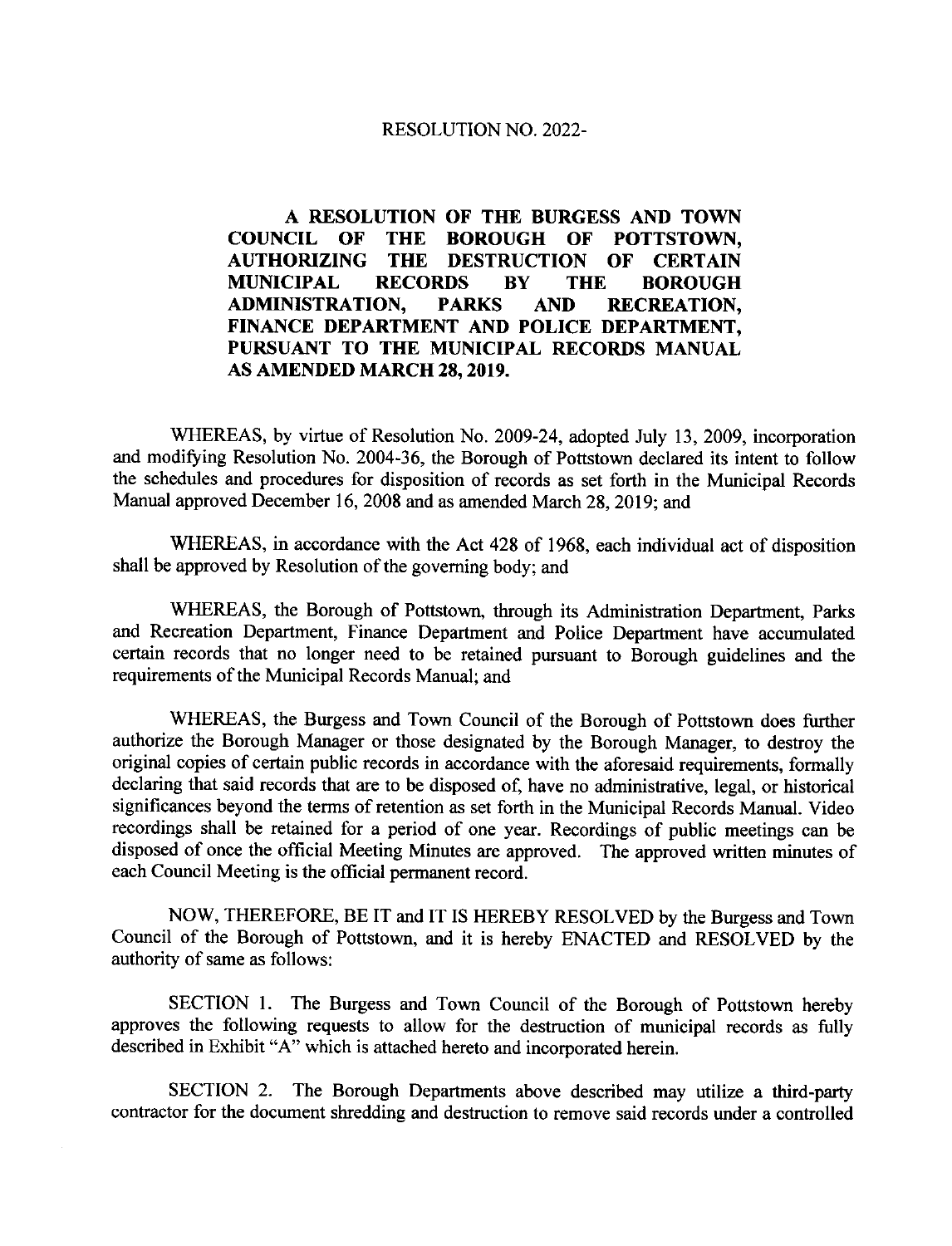environment as and when approved by the Borough Manager. At the conclusion of the process, the document shredding and destruction company shall provide to the Borough a Certificate of Destruction.

SECTION 3. All future requests to destroy municipal records pursuant to State Law and Borough policy shall be approved by Resolution enacted by the Borough Courcil.

ENACTED and RESOLVED and this 14<sup>th</sup> day of February, 2022.

THE BURGESS AND TOWN COUNCIL OF THE BOROUGH OF POTTSTOWN

 $BY:$ 

Dan Weand, President

ATTEST:

Virginia L. Takach, Secretary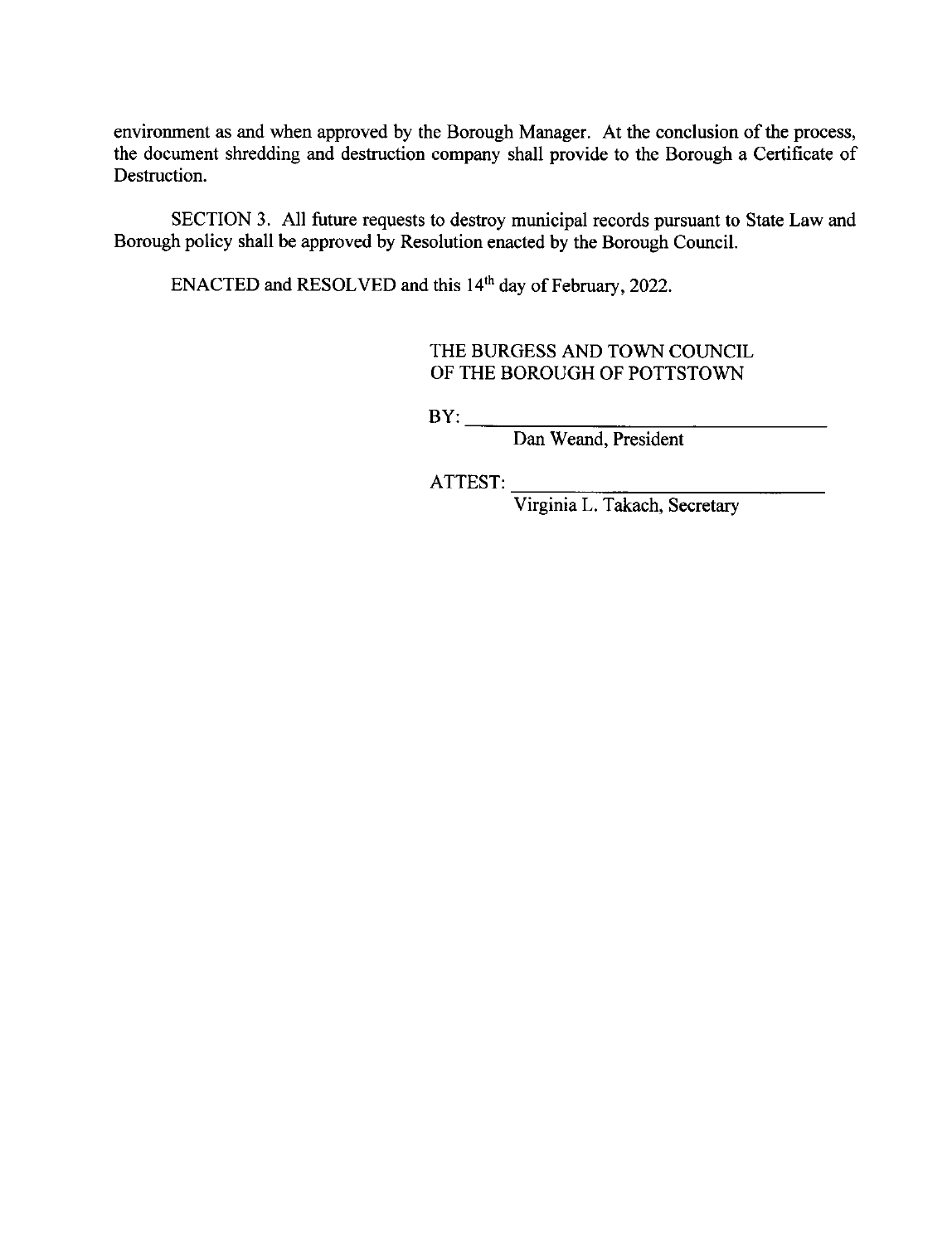$\sim$ 

| 2022                                                                                                                                                                                                                                                                                                                                                                                                      | Administration                                                                                                                                                                                                                                                                                                                                                                                                                                                                                                                                                   | Date: 10/19/2021                                                                                                                                                                                                                                                                                                                                                                                                                                                                |                                                                                                                                                                                                                                                                                                                                                                                                                                                                                                                                                                                                                                                                                                                                                                                                                                                                                                          |
|-----------------------------------------------------------------------------------------------------------------------------------------------------------------------------------------------------------------------------------------------------------------------------------------------------------------------------------------------------------------------------------------------------------|------------------------------------------------------------------------------------------------------------------------------------------------------------------------------------------------------------------------------------------------------------------------------------------------------------------------------------------------------------------------------------------------------------------------------------------------------------------------------------------------------------------------------------------------------------------|---------------------------------------------------------------------------------------------------------------------------------------------------------------------------------------------------------------------------------------------------------------------------------------------------------------------------------------------------------------------------------------------------------------------------------------------------------------------------------|----------------------------------------------------------------------------------------------------------------------------------------------------------------------------------------------------------------------------------------------------------------------------------------------------------------------------------------------------------------------------------------------------------------------------------------------------------------------------------------------------------------------------------------------------------------------------------------------------------------------------------------------------------------------------------------------------------------------------------------------------------------------------------------------------------------------------------------------------------------------------------------------------------|
| Actual<br><b>Document</b><br>Year                                                                                                                                                                                                                                                                                                                                                                         | <b>Description of Records</b>                                                                                                                                                                                                                                                                                                                                                                                                                                                                                                                                    | <b>Retention Years per</b><br><b>PA Records</b><br><b>Manual</b>                                                                                                                                                                                                                                                                                                                                                                                                                | <b>Allowable Year</b><br>to Destroy -<br>up to & Inc.                                                                                                                                                                                                                                                                                                                                                                                                                                                                                                                                                                                                                                                                                                                                                                                                                                                    |
| 2015                                                                                                                                                                                                                                                                                                                                                                                                      | <b>PIRMA Insurance Policy</b>                                                                                                                                                                                                                                                                                                                                                                                                                                                                                                                                    | 6 years                                                                                                                                                                                                                                                                                                                                                                                                                                                                         | 2021                                                                                                                                                                                                                                                                                                                                                                                                                                                                                                                                                                                                                                                                                                                                                                                                                                                                                                     |
| 1997-2012                                                                                                                                                                                                                                                                                                                                                                                                 | <b>Assessment Appeals</b>                                                                                                                                                                                                                                                                                                                                                                                                                                                                                                                                        | 5 years                                                                                                                                                                                                                                                                                                                                                                                                                                                                         | 2018                                                                                                                                                                                                                                                                                                                                                                                                                                                                                                                                                                                                                                                                                                                                                                                                                                                                                                     |
|                                                                                                                                                                                                                                                                                                                                                                                                           |                                                                                                                                                                                                                                                                                                                                                                                                                                                                                                                                                                  |                                                                                                                                                                                                                                                                                                                                                                                                                                                                                 |                                                                                                                                                                                                                                                                                                                                                                                                                                                                                                                                                                                                                                                                                                                                                                                                                                                                                                          |
|                                                                                                                                                                                                                                                                                                                                                                                                           |                                                                                                                                                                                                                                                                                                                                                                                                                                                                                                                                                                  |                                                                                                                                                                                                                                                                                                                                                                                                                                                                                 |                                                                                                                                                                                                                                                                                                                                                                                                                                                                                                                                                                                                                                                                                                                                                                                                                                                                                                          |
|                                                                                                                                                                                                                                                                                                                                                                                                           |                                                                                                                                                                                                                                                                                                                                                                                                                                                                                                                                                                  |                                                                                                                                                                                                                                                                                                                                                                                                                                                                                 |                                                                                                                                                                                                                                                                                                                                                                                                                                                                                                                                                                                                                                                                                                                                                                                                                                                                                                          |
|                                                                                                                                                                                                                                                                                                                                                                                                           |                                                                                                                                                                                                                                                                                                                                                                                                                                                                                                                                                                  |                                                                                                                                                                                                                                                                                                                                                                                                                                                                                 |                                                                                                                                                                                                                                                                                                                                                                                                                                                                                                                                                                                                                                                                                                                                                                                                                                                                                                          |
|                                                                                                                                                                                                                                                                                                                                                                                                           |                                                                                                                                                                                                                                                                                                                                                                                                                                                                                                                                                                  |                                                                                                                                                                                                                                                                                                                                                                                                                                                                                 |                                                                                                                                                                                                                                                                                                                                                                                                                                                                                                                                                                                                                                                                                                                                                                                                                                                                                                          |
|                                                                                                                                                                                                                                                                                                                                                                                                           |                                                                                                                                                                                                                                                                                                                                                                                                                                                                                                                                                                  |                                                                                                                                                                                                                                                                                                                                                                                                                                                                                 |                                                                                                                                                                                                                                                                                                                                                                                                                                                                                                                                                                                                                                                                                                                                                                                                                                                                                                          |
|                                                                                                                                                                                                                                                                                                                                                                                                           |                                                                                                                                                                                                                                                                                                                                                                                                                                                                                                                                                                  |                                                                                                                                                                                                                                                                                                                                                                                                                                                                                 |                                                                                                                                                                                                                                                                                                                                                                                                                                                                                                                                                                                                                                                                                                                                                                                                                                                                                                          |
|                                                                                                                                                                                                                                                                                                                                                                                                           |                                                                                                                                                                                                                                                                                                                                                                                                                                                                                                                                                                  |                                                                                                                                                                                                                                                                                                                                                                                                                                                                                 |                                                                                                                                                                                                                                                                                                                                                                                                                                                                                                                                                                                                                                                                                                                                                                                                                                                                                                          |
|                                                                                                                                                                                                                                                                                                                                                                                                           |                                                                                                                                                                                                                                                                                                                                                                                                                                                                                                                                                                  |                                                                                                                                                                                                                                                                                                                                                                                                                                                                                 |                                                                                                                                                                                                                                                                                                                                                                                                                                                                                                                                                                                                                                                                                                                                                                                                                                                                                                          |
|                                                                                                                                                                                                                                                                                                                                                                                                           |                                                                                                                                                                                                                                                                                                                                                                                                                                                                                                                                                                  |                                                                                                                                                                                                                                                                                                                                                                                                                                                                                 |                                                                                                                                                                                                                                                                                                                                                                                                                                                                                                                                                                                                                                                                                                                                                                                                                                                                                                          |
|                                                                                                                                                                                                                                                                                                                                                                                                           |                                                                                                                                                                                                                                                                                                                                                                                                                                                                                                                                                                  |                                                                                                                                                                                                                                                                                                                                                                                                                                                                                 |                                                                                                                                                                                                                                                                                                                                                                                                                                                                                                                                                                                                                                                                                                                                                                                                                                                                                                          |
|                                                                                                                                                                                                                                                                                                                                                                                                           |                                                                                                                                                                                                                                                                                                                                                                                                                                                                                                                                                                  |                                                                                                                                                                                                                                                                                                                                                                                                                                                                                 |                                                                                                                                                                                                                                                                                                                                                                                                                                                                                                                                                                                                                                                                                                                                                                                                                                                                                                          |
|                                                                                                                                                                                                                                                                                                                                                                                                           |                                                                                                                                                                                                                                                                                                                                                                                                                                                                                                                                                                  |                                                                                                                                                                                                                                                                                                                                                                                                                                                                                 |                                                                                                                                                                                                                                                                                                                                                                                                                                                                                                                                                                                                                                                                                                                                                                                                                                                                                                          |
|                                                                                                                                                                                                                                                                                                                                                                                                           |                                                                                                                                                                                                                                                                                                                                                                                                                                                                                                                                                                  |                                                                                                                                                                                                                                                                                                                                                                                                                                                                                 |                                                                                                                                                                                                                                                                                                                                                                                                                                                                                                                                                                                                                                                                                                                                                                                                                                                                                                          |
|                                                                                                                                                                                                                                                                                                                                                                                                           |                                                                                                                                                                                                                                                                                                                                                                                                                                                                                                                                                                  |                                                                                                                                                                                                                                                                                                                                                                                                                                                                                 |                                                                                                                                                                                                                                                                                                                                                                                                                                                                                                                                                                                                                                                                                                                                                                                                                                                                                                          |
|                                                                                                                                                                                                                                                                                                                                                                                                           | $\langle\,\rangle\in\mathbb{R}^n$ .                                                                                                                                                                                                                                                                                                                                                                                                                                                                                                                              | $\geq 0$<br>$\mathcal{L}$ is a set of the set of $\mathcal{L}$ is a set of $\mathcal{L}$ , and $\mathcal{L}$ is a set of $\mathcal{L}$ , and $\mathcal{L}$                                                                                                                                                                                                                                                                                                                      |                                                                                                                                                                                                                                                                                                                                                                                                                                                                                                                                                                                                                                                                                                                                                                                                                                                                                                          |
| $\label{eq:1.1} \frac{1}{\sqrt{2\pi}}\frac{1}{\sqrt{2\pi}}\left(\frac{1}{\sqrt{2\pi}}\right)^{1/2} \frac{1}{\sqrt{2\pi}}\left(\frac{1}{\sqrt{2\pi}}\right)^{1/2} \frac{1}{\sqrt{2\pi}}\frac{1}{\sqrt{2\pi}}\left(\frac{1}{\sqrt{2\pi}}\right)^{1/2} \frac{1}{\sqrt{2\pi}}\frac{1}{\sqrt{2\pi}}\frac{1}{\sqrt{2\pi}}\frac{1}{\sqrt{2\pi}}\frac{1}{\sqrt{2\pi}}\frac{1}{\sqrt{2\pi}}\frac{1}{\sqrt{2\pi}}\$ | $\mu$ , and an expression of the minimum contribution of the contribution of the contribution of the contribution of the contribution of the contribution of the contribution of the contribution of the contribution of the c                                                                                                                                                                                                                                                                                                                                   | $\label{eq:3.1} \mathcal{L}(\mathcal{L}(\mathcal{L}(\mathcal{L}(\mathcal{L}(\mathcal{L}(\mathcal{L}(\mathcal{L}(\mathcal{L}(\mathcal{L}(\mathcal{L}(\mathcal{L}(\mathcal{L}(\mathcal{L}(\mathcal{L}(\mathcal{L}(\mathcal{L}(\mathcal{L}(\mathcal{L}(\mathcal{L}(\mathcal{L}(\mathcal{L}(\mathcal{L}(\mathcal{L}(\mathcal{L}(\mathcal{L}(\mathcal{L}(\mathcal{L}(\mathcal{L}(\mathcal{L}(\mathcal{L}(\mathcal{L}(\mathcal{L}(\mathcal{L}(\mathcal{L}(\$                          | $\label{eq:1.1} \begin{split} \mathcal{L}^{(1)}(x) &= \mathcal{L}^{(1)}(x) + \mathcal{L}^{(2)}(x) + \mathcal{L}^{(1)}(x) + \mathcal{L}^{(2)}(x) \end{split}$                                                                                                                                                                                                                                                                                                                                                                                                                                                                                                                                                                                                                                                                                                                                             |
|                                                                                                                                                                                                                                                                                                                                                                                                           |                                                                                                                                                                                                                                                                                                                                                                                                                                                                                                                                                                  | $\mathcal{R}$ .<br>-81                                                                                                                                                                                                                                                                                                                                                                                                                                                          | $\label{eq:1.1} \mathcal{F}(\mathcal{X}) = \mathcal{F}(\mathcal{X}) = \mathcal{F}(\mathcal{X}) = \mathcal{F}(\mathcal{X}) = \mathcal{F}(\mathcal{X}) = \mathcal{F}(\mathcal{X}) = \mathcal{F}(\mathcal{X}) = \mathcal{F}(\mathcal{X}) = \mathcal{F}(\mathcal{X}) = \mathcal{F}(\mathcal{X}) = \mathcal{F}(\mathcal{X}) = \mathcal{F}(\mathcal{X}) = \mathcal{F}(\mathcal{X}) = \mathcal{F}(\mathcal{X}) = \mathcal{F}(\mathcal{X}) = \mathcal{F}(\mathcal{X}) = \mathcal$<br>$\label{eq:2.1} \left\langle \left( \mathbf{1},\mathbf{1},\mathbf{1},\mathbf{1},\mathbf{2},\mathbf{3},\mathbf{4},\mathbf{5},\mathbf{1},\mathbf{1},\mathbf{1},\mathbf{1},\mathbf{1},\mathbf{1},\mathbf{1},\mathbf{1},\mathbf{1},\mathbf{1},\mathbf{1},\mathbf{1},\mathbf{1},\mathbf{1},\mathbf{1},\mathbf{1},\mathbf{1},\mathbf{1},\mathbf{1},\mathbf{1},\mathbf{1},\mathbf{1},\mathbf{1},\mathbf{1},\mathbf{1},\mathbf{1},$ |
|                                                                                                                                                                                                                                                                                                                                                                                                           |                                                                                                                                                                                                                                                                                                                                                                                                                                                                                                                                                                  | $\mathcal{U}$ .<br>$\label{eq:conformal} \mathcal{L}(\mathcal{L}(\mathcal{L}(\mathcal{L}(\mathcal{L}(\mathcal{L}(\mathcal{L}(\mathcal{L}(\mathcal{L}(\mathcal{L}(\mathcal{L}(\mathcal{L}(\mathcal{L}(\mathcal{L}(\mathcal{L}(\mathcal{L}(\mathcal{L}(\mathcal{L}(\mathcal{L}(\mathcal{L}(\mathcal{L}(\mathcal{L}(\mathcal{L}(\mathcal{L}(\mathcal{L}(\mathcal{L}(\mathcal{L}(\mathcal{L}(\mathcal{L}(\mathcal{L}(\mathcal{L}(\mathcal{L}(\mathcal{L}(\mathcal{L}(\mathcal{L}(\$ |                                                                                                                                                                                                                                                                                                                                                                                                                                                                                                                                                                                                                                                                                                                                                                                                                                                                                                          |
|                                                                                                                                                                                                                                                                                                                                                                                                           | <b>Similar</b><br>$\label{eq:1.1} \begin{split} \mathcal{L}_{\mathcal{M}}(\mathcal{M})=\mathcal{L}_{\mathcal{M}}(\mathcal{M})\otimes\mathcal{L}_{\mathcal{M}}(\mathcal{M})\otimes\mathcal{L}_{\mathcal{M}}(\mathcal{M})\otimes\mathcal{L}_{\mathcal{M}}(\mathcal{M})\otimes\mathcal{L}_{\mathcal{M}}(\mathcal{M})\otimes\mathcal{L}_{\mathcal{M}}(\mathcal{M})\otimes\mathcal{L}_{\mathcal{M}}(\mathcal{M})\otimes\mathcal{L}_{\mathcal{M}}(\mathcal{M})\otimes\mathcal{L}_{\mathcal{M}}(\mathcal{M})\ot$<br><b>Three researchers</b> (200)                      |                                                                                                                                                                                                                                                                                                                                                                                                                                                                                 | <b>CALL SEE LARGE COMPANY</b>                                                                                                                                                                                                                                                                                                                                                                                                                                                                                                                                                                                                                                                                                                                                                                                                                                                                            |
|                                                                                                                                                                                                                                                                                                                                                                                                           | The company of the company of the company of the company of the company of the company of the company of the company of the company of the company of the company of the company of the company of the company of the company<br>The balance of the state of the control of the control of the control of the control of<br><u>and the company of the company of the company of the company of the company of the company of the company of the company of the company of the company of the company of the company of the company of the company of the com</u> |                                                                                                                                                                                                                                                                                                                                                                                                                                                                                 |                                                                                                                                                                                                                                                                                                                                                                                                                                                                                                                                                                                                                                                                                                                                                                                                                                                                                                          |
|                                                                                                                                                                                                                                                                                                                                                                                                           | president and some in the although the service in                                                                                                                                                                                                                                                                                                                                                                                                                                                                                                                |                                                                                                                                                                                                                                                                                                                                                                                                                                                                                 |                                                                                                                                                                                                                                                                                                                                                                                                                                                                                                                                                                                                                                                                                                                                                                                                                                                                                                          |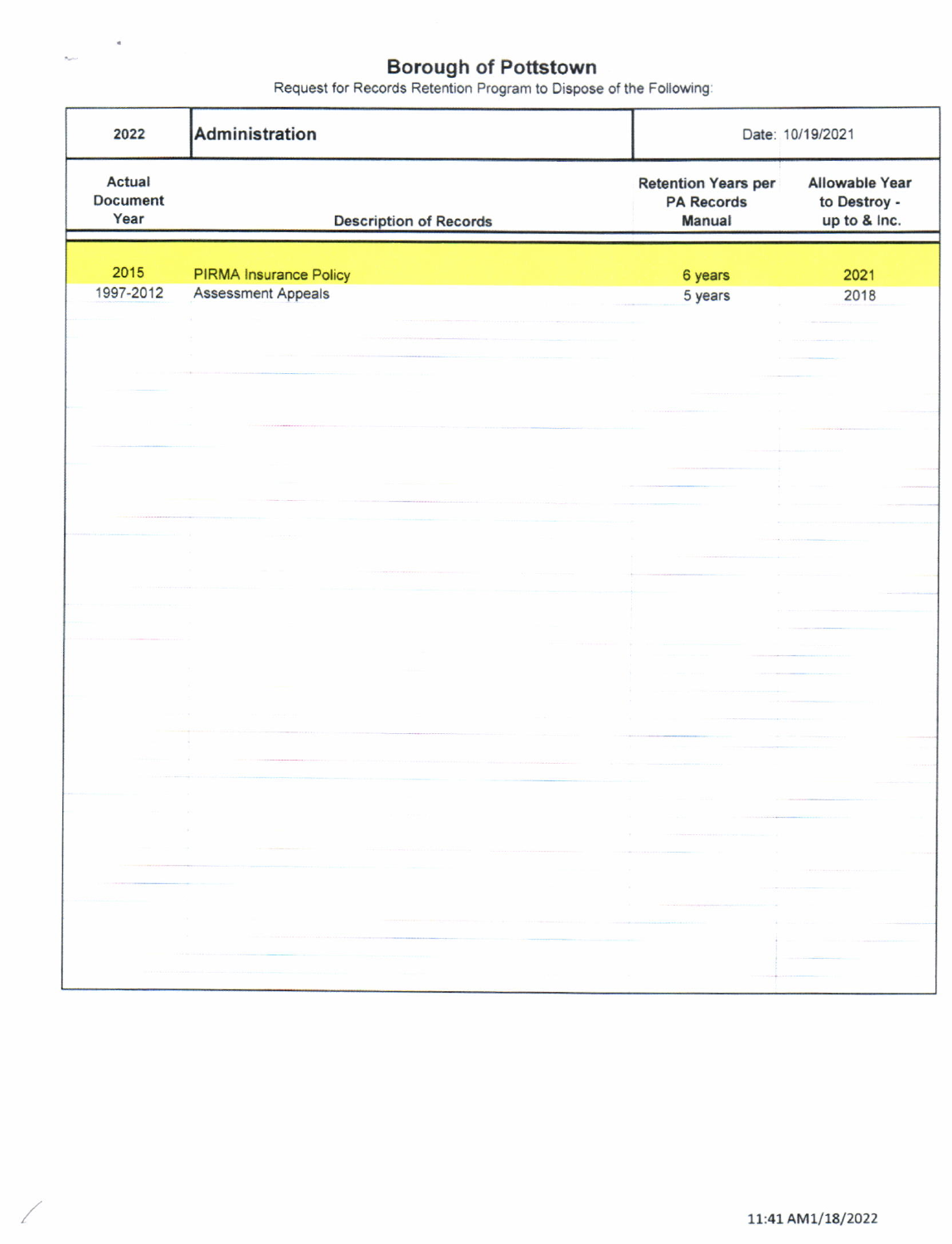$\frac{1}{\sqrt{2}}$ 

|                                                           | Department Name: Parks and Recreation                                                                                                                                                                                                                                                                                                                                                                                                                                                                             |                                                           |                                                       |
|-----------------------------------------------------------|-------------------------------------------------------------------------------------------------------------------------------------------------------------------------------------------------------------------------------------------------------------------------------------------------------------------------------------------------------------------------------------------------------------------------------------------------------------------------------------------------------------------|-----------------------------------------------------------|-------------------------------------------------------|
| <b>Actual</b><br><b>Document</b><br>Year                  | <b>Description of Records</b>                                                                                                                                                                                                                                                                                                                                                                                                                                                                                     | Retention Years per<br><b>PA Records</b><br><b>Manual</b> | <b>Allowable Year</b><br>to Destroy -<br>up to & Inc. |
| 2014<br>2014<br>2013-2014<br>2014<br>2014<br>2014<br>2014 | <b>Time Sheets</b><br><b>Rental Contracts</b><br>Transaction Receipts<br><b>PRPS Ticket Sales Reports and Receipts</b><br><b>Tritogy BMX Rider Fees Report</b><br><b>Manatawny Green Sales Reports</b><br>Manatawny Green PeopleShare Time Sheets                                                                                                                                                                                                                                                                 | 3                                                         | 2018<br>2022<br>2022<br>2022<br>2022<br>2022<br>2018  |
|                                                           |                                                                                                                                                                                                                                                                                                                                                                                                                                                                                                                   |                                                           |                                                       |
|                                                           |                                                                                                                                                                                                                                                                                                                                                                                                                                                                                                                   |                                                           |                                                       |
| $\frac{1}{2}$ and $\frac{1}{2}$ and $\frac{1}{2}$         | ∦ال در منصوب طور الرئيسي عليه الصحيح الطبيعية التي تعالى المناسبة التي تعدد ا <del>لمناسب</del> الس <del>م</del> ات المناسبة المناسبة<br>. 2004 - 2006 - 2007 - 2008 - 2008 - 2008 - 2009 - 2009 - 2009 - 2009 - 2009 - 2009 - 2009 - 2009 - 2009 - 200<br>∭المصدرين المصدر منذر المنتدريتين المنظر يصدر المتبعثين المصدر وتستجد والراءة المنتدر ومدار فالمعد مست<br>المتسر كتبار الشريعيات المتكادي المتحديث المتنا المتناطق المتراث المتنافي المتناد المتناطق المتناو التنفق التنا<br><del>o</del> and a series |                                                           | — —<br>— — — — — —<br>- - - 1                         |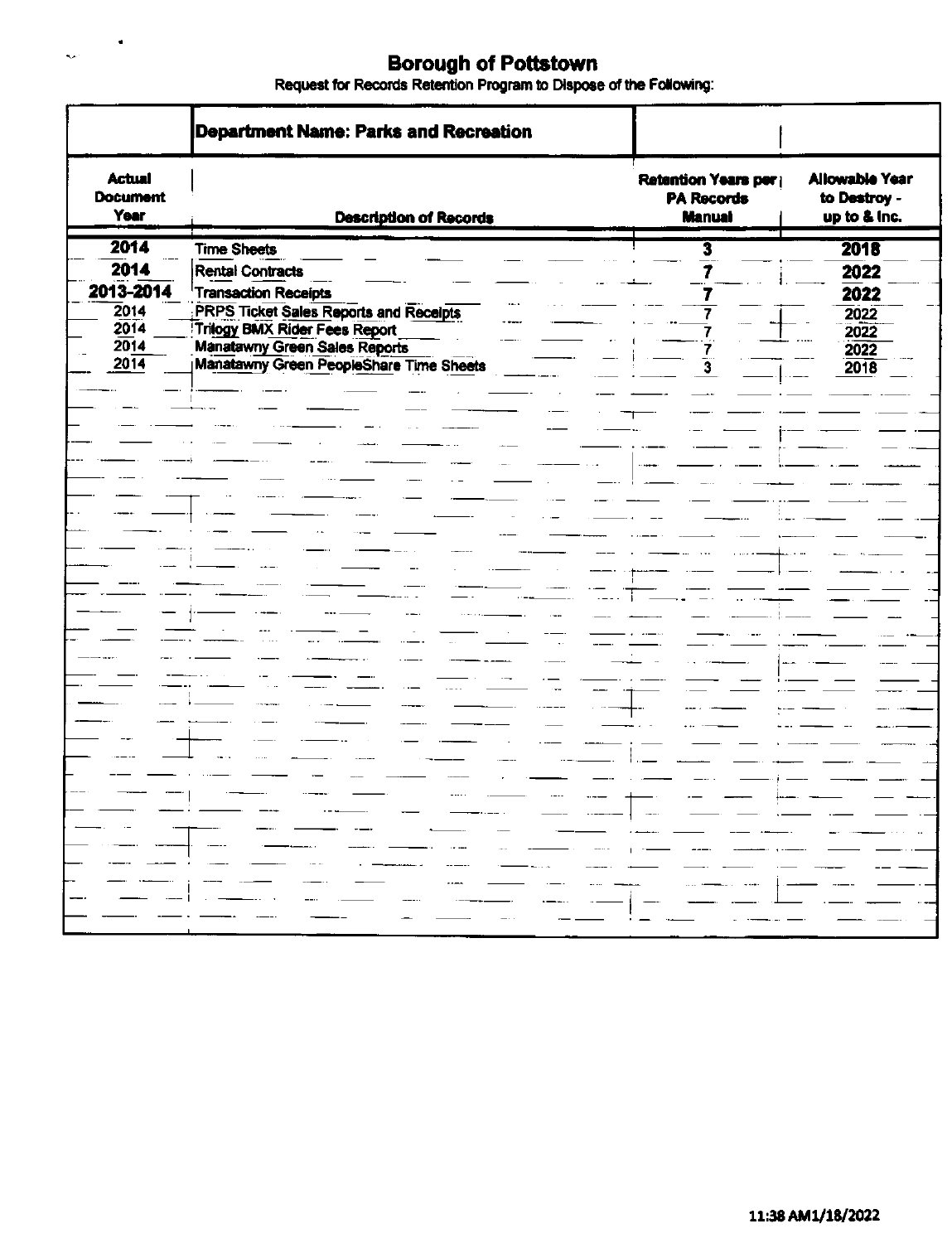$\mathcal{L}_{\mathcal{A}}$ 

 $\ddot{\phantom{0}}$ 

|                                          | Department Name: Police Department_     |                                                                  |                                                       |
|------------------------------------------|-----------------------------------------|------------------------------------------------------------------|-------------------------------------------------------|
| <b>Actual</b><br><b>Document</b><br>Year | <b>Description of Records</b>           | <b>Retention Years per</b><br><b>PA Records</b><br><b>Manual</b> | <b>Allowable Year</b><br>to Destroy -<br>up to & Inc. |
| 2003                                     | Police reports and associated documents | 20 years                                                         | 2022                                                  |
| $\sim$                                   |                                         |                                                                  |                                                       |
|                                          |                                         |                                                                  |                                                       |
|                                          |                                         |                                                                  |                                                       |
|                                          |                                         |                                                                  |                                                       |
|                                          |                                         |                                                                  |                                                       |
|                                          |                                         |                                                                  |                                                       |
|                                          |                                         |                                                                  |                                                       |
|                                          |                                         |                                                                  |                                                       |
|                                          |                                         |                                                                  |                                                       |
|                                          |                                         |                                                                  |                                                       |
|                                          |                                         |                                                                  |                                                       |
|                                          |                                         |                                                                  |                                                       |
|                                          |                                         |                                                                  |                                                       |
|                                          |                                         |                                                                  |                                                       |
|                                          |                                         |                                                                  | $\bar{\phantom{a}}$                                   |
|                                          |                                         |                                                                  |                                                       |
|                                          |                                         |                                                                  |                                                       |
|                                          |                                         |                                                                  |                                                       |
|                                          |                                         |                                                                  |                                                       |
|                                          |                                         |                                                                  |                                                       |
|                                          |                                         |                                                                  |                                                       |
|                                          |                                         |                                                                  |                                                       |